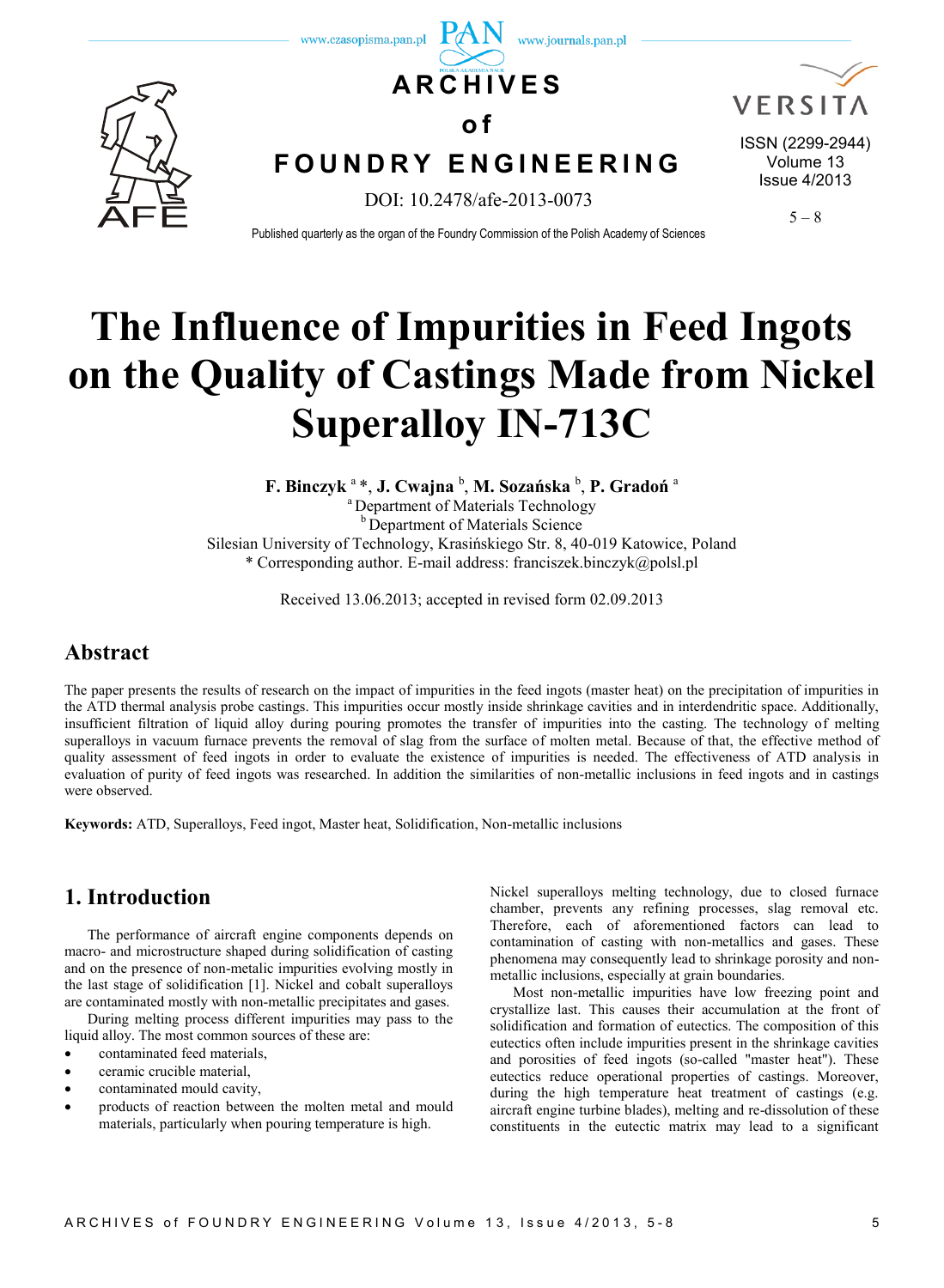



### **2. Research problem**

For the majority of nickel alloys, four main stages can be distinguished on the ATD graphs. They are shown in Figure 1 on the example of a cylinder (φ40x100mm) cast from the IN-713C alloy.



Fig.1. Main stages of solidification and cooling of IN-713C alloy casting

**In stage I**, from  $T_{\text{max}}$  to  $T_{\text{lik}}$  (points A to B), the ATD graphs can provide information about the process of the formation of the nuclei of crystallisation (the effect of modification, primary carbides).

**In stage II**, from  $T_{\text{lik}}$  to  $T_{\text{Eut}}$  (points B to D), the ATD graphs are the basis for quantitative evaluation of the metal matrix composition (γ phases, eutectics composed of carbides + intermetallic phases).

In stage III, from  $T_{\text{Eut}}$  to  $T_{\text{sol}}$  (points D and E), the ATD graphs can serve as a point of reference for the evaluation of alloy "purity". The presence of gas and impurities in the melt usually leads to the formation of low-melting point eutectics, the occurrence of which considerably prolongs the duration of the final stage of solidification and reduces the value of the dT / dt derivative (the rate of temperature decrease).

**In stage IV**, from  $T_{sol}$  to  $T_{ot}$  (from point E), the ATD graphs allow judging about the phase transformations that take place already in the solid state.

The first examination of the solidification curve of nickel alloys has already indicated that the ATD analysis is a good tool in evaluating the metallurgical quality of these alloys [7-9]. Analysis of derivative chart, illustrating the rate of decrease in temperature, makes possible to qualitatively evaluate the effect of non-metallic inclusions and gases in the alloy.

## **3. Materials and methods of investigation**

Studies of the presence of non-metallic inclusions were conducted on master heat ingots and ATD probe castings made from the IN-713C nickel alloy with an average content of 0.03% Co, 13.26% Cr, 5.85% Al, 4.10 % Mo, 0.85% Ti, 2.27% (Nb + Ta), and in particular for the following supply batches:

1.IN-713C, PWA655, master heat No V1542 (CAPI)

2.IN-713C, PWA655V, master heat No 3V5677

3.IN-713C, PWA655, master heat No AV 5737 and 3V 5400

The ingot IN-713C (PWA655V, master heat No 3V5677) provided three samples taken from different heights (top, middle and bottom). In total, six samples were taken.

An example of the samples of feed ingots prepared for melting, with visible shrinkage cavities are shown in Figure 2.



Fig. 2. Feed ingot (master heat AV5737) – visible shrinkage cavities in the axis of the ingot

Samples of cross-sections weighing about 1 kg were melted in an induction VIM furnace Balzers VSG-02 using an  $Al_2O_3$ crucible which, thanks to the stability of the technological parameters, is suitable to melting of high-purity materials.

Melting was carried out in a vacuum of about 10<sup>-3</sup>. Prior to pouring, the volume of the furnace was filled with argon. Pouring was conducted under an argon atmosphere at the pressure of about 900 hPa. The test casting was designed in the shape of a cylinder of dimensions φ30x120mm with the 40x45x17mm sprue head.

Thermocouples ware placed at a height of 40 mm in the moulds adapted to the tests from the moulds made by lost wax process in the WSK Rzeszów. Pt-PtRh10 thermocouple wires, 0.5 mm thick, were shielded inside the quartz tubes embedded in the mould wall. View of the mould inside the induction furnace chamber is shown in Figure 3.



Fig. 3. Chamber of VSG-02 induction furnace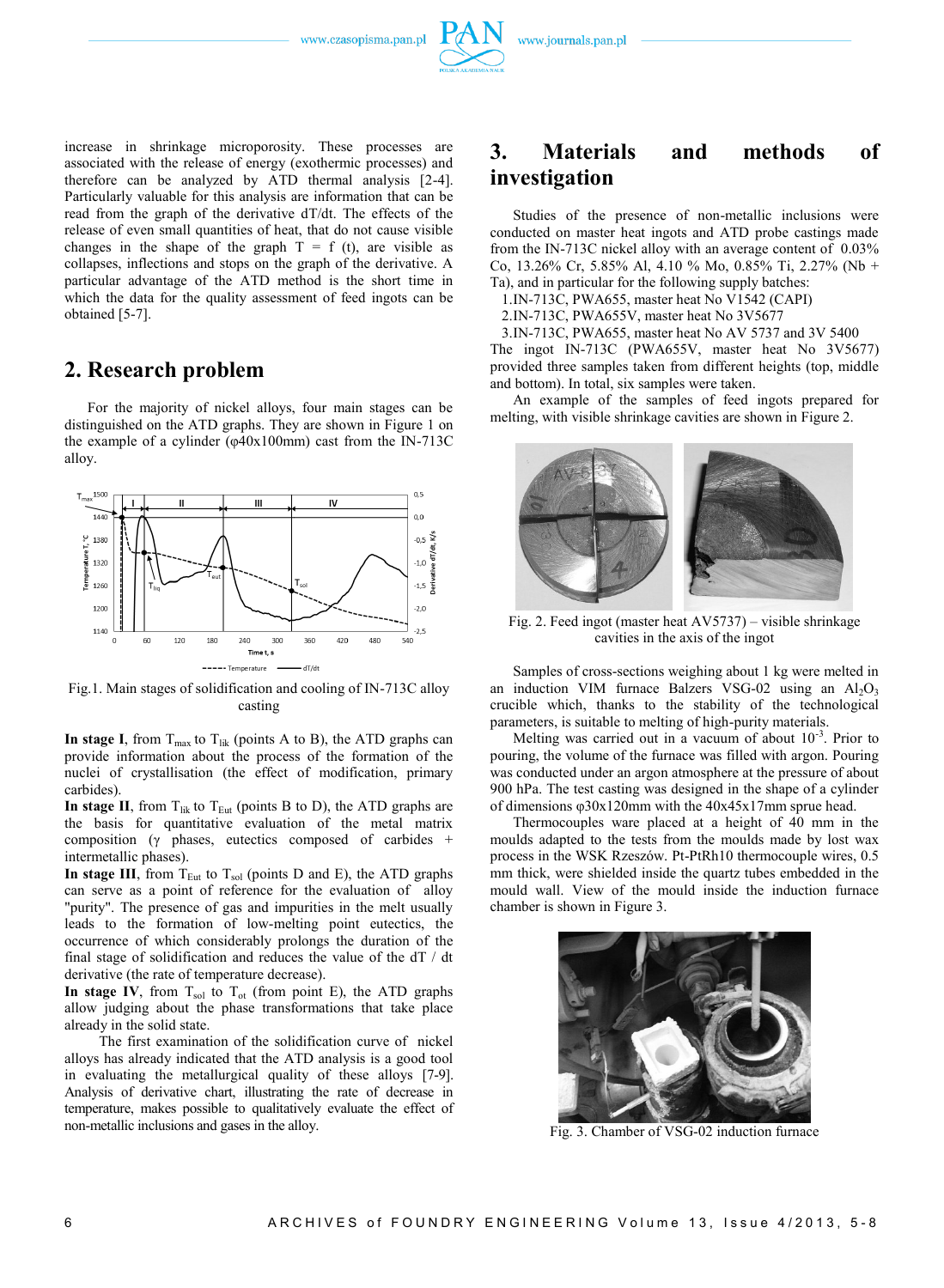www.czasopisma.pan.pl



Dendrites in the shrinkage cavity and non-metallic inclusions in interdendritic spaces are shown in Figures 4 and 5.



Fig. 4. Dendrites on the surface of the shrinkage cavity



Fig. 5. Non-metallic inclusions in interdendritic spaces in the shrinkage cavity

Observation of the microstructure and chemical composition microanalysis were carried out on Hitachi scanning electron microscope S-3400N coupled with EDS X-ray microanalysis systems, Thermo Noran, equipped with a software System Six. The sample results of these tests are shown in Figure 6.



Fig. 6. Non-metallic inclusions in the shrinkage cavity

Research revealed numerous non-metallic inclusions, mainly silicates, in the interdendritic spaces. Traces of magnesium were detected on the surfaces of shrinkage cavities. Cross sections of shrinkage cavities were very porous. In the pores, inclusions containing oxygen and Si, Al and Mg were found.

Figure 7 and 8 show examples of ADT graphs for analysis of feed ingots (master heat) with good and bad metallurgical quality. The presence of non-metallic impurities, forming a eutectic systems, change the character of the ATD graph before the end of solidification. Mainly, it lowers the temperature  $T_{sol}$ , increases the difference  $(T_{\text{eut}} - T_{\text{sol}})$  and extends solidification time.

For standard test conditions, in the case of an IN-713C alloy, following parameters indicate good metallurgical quality: temperature  $T_{sol}$  is above 1225°C, the difference ( $T_{\text{cut}}$  -  $T_{sol}$ ) is less than 60°C and the time of the last stage of solidification is under 50s.



Fig. 7. ATD analysis of IN-713C (PWA655V, master heat No 3V5677) with good metallurgical quality



bad metallurgical quality